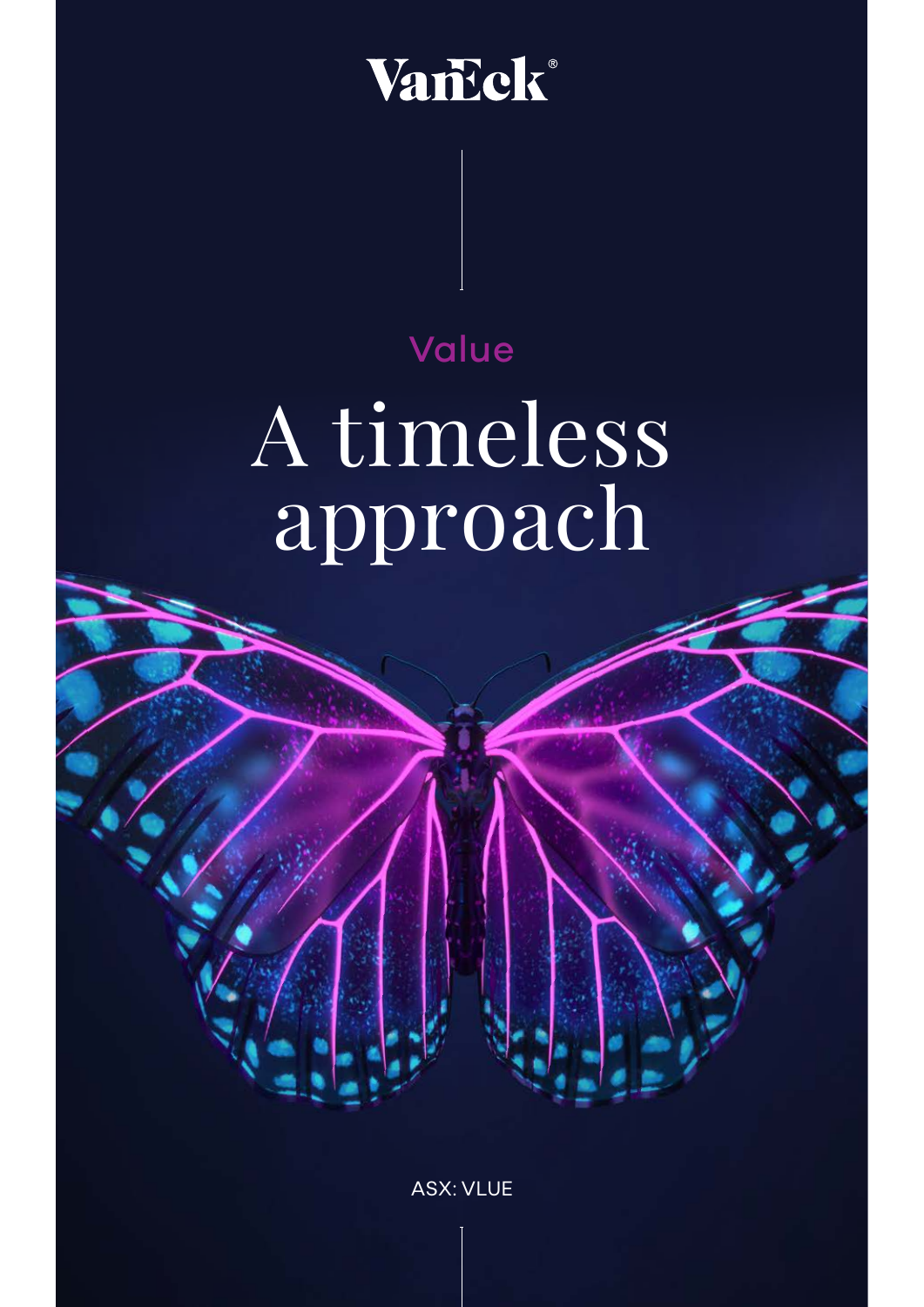The observation that cheaply priced stocks outperform pricier stocks in the long term is the foundation of value investing. Cheaply priced stocks are those that are trading lower than their 'intrinsic' or book 'value'. Value investing, therefore, is like bargain hunting, it is about buying companies that appear to be cheaper than they are worth. This often means buying companies that are out of favour with investors. In some cases, these companies may have been oversold and investors can benefit when they return to their intrinsic value.

It's worthwhile understanding how the value of a company is measured. Common valuation metrics, such as earnings or price-to-book value ratios have traditionally been used to measure value. Those with low metrics are considered value.

Value investing has been around since before the Great Depression. Over that time it has faced criticism, been finessed and different value investors have employed different ways to calculate value.

#### VALUE INVESTING

#### Premised on identifying stocks whose prices seem to understate their intrinsic value.

## A history

Economists Benjamin Graham and David Dodd formally developed the concept of value in the 1920s. Their book, *Security Analysis* (1934) and Graham's later work, *The Intelligent Investo*r (1949) introduced investors to methods that could be used to identify value.

Graham and Dodd believed that the true value of a stock could be determined based on its assets, future earnings, dividends and prospects. The lower the price of the security, relative to this intrinsic value, the higher the 'margin of safety'. Behind this concept of value investing is the belief that 'cheaply' valued assets tend to outperform more expensive stocks over the long term.

This has proven to be true. One of the world's most successful investors, Warren E. Buffett, who got an A+ from Graham at Columbia in 1951, has made his fortune using the principles of Graham and Dodd as the CEO in Berkshire Hathaway Inc.

Academics too have studied value. Early research done by Basu (1977), Stattman (1980), and Rosenberg, Reid, and Lanstein (1985) shows that valuation ratios such as price-to-book and price-to-earnings are indicative of future returns, and that low value stocks tend to outperform high value stocks over a long time horizon. This led to Fama and French developing the Three-Factor Model as an extension of the Capital Asset Pricing Model (CAPM) to account for size and value factors. Fama and French's Three-Factor (later Five-Factor) Model changed the way investors considered and measured risks and returns. It paved the way for research into the persistent and identifiable drivers of stock returns, resulting in the rise of 'factors'. According to index provider MSCI, there are six main investment factors: quality, size, value, momentum, dividend yield and volatility.

It was during the 70's, 80's and 90's that value investing flourished. According to the commentary of the 2003 edition of Graham's *The Intelligent Investor*, at the time, prominent value advocate and active manager Peter Lynch had the best 20 -year return of any mutual fund ever.

Key to his success was identifying real value stocks and avoiding the cheap and nasty. A low price alone does not indicate good value, and those who pursue low price alone can easily fall into 'value traps'. This has been one of the criticisms of value. The danger is that sometimes the market's pessimism toward a company is justified due to poor financial prospects or poor management. The possibility of these value traps means investors have to consider value beyond traditional metrics.

**Further research**

**1970s**

**Value investing identified**

#### **1920s**

**Value investing flourished**

**1970s – 2000s**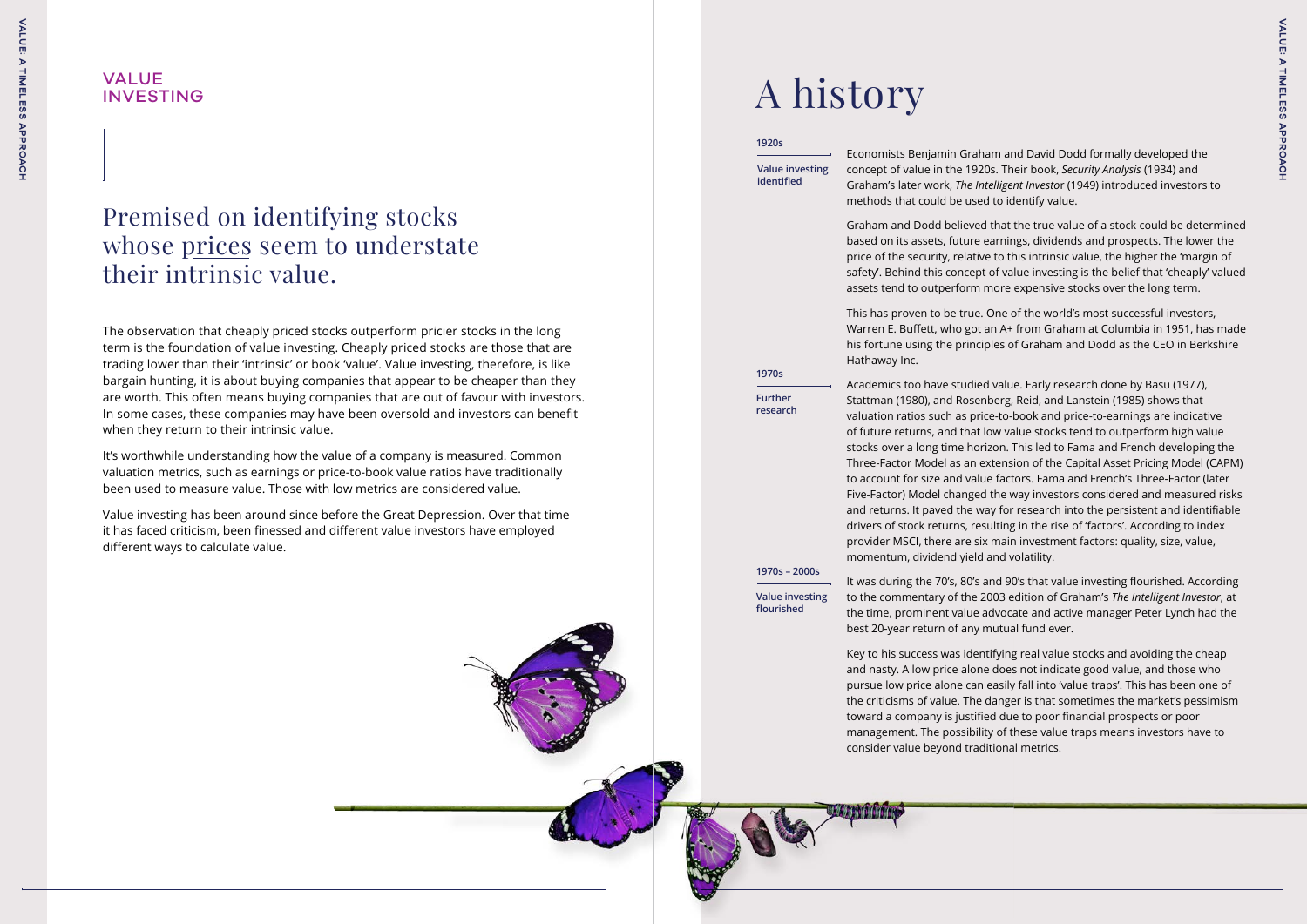The direction and the pace of economic activity identify these cycles.

• An expansionary environment is when growth is expanding and at a faster

• A slowdown occurs when economic activity is slowing down after an expansion; • A contraction occurs when economic growth is negative and it is still falling; and • A recovery is an environment in which the economy, after the trough of a

- rate than usual;
- 
- 
- contraction, starts to head toward growth.

# VALUE: A TIMELESS APPROACH **VALUE: A TIMELESS APPROACH**

The Purchasing Managers' Index (PMI) is an index used to measure the prevailing direction of economic trends in the manufacturing and service sectors. It measures the change in production levels across the economy from month-tomonth so is considered a key indicator of the state of the economy. The chart below shows the three-month rolling PMI changes since 1997, highlighting the stage of the economic cycle at that time.

Earnings stability and dividends were two of the seven fundamental measures Graham cited in *The Intelligent Investor* when assessing a company's value. This led many value investors to look at these backward measures to determine future value. However, value investors should consider what a company's potential is, so forward earnings may be a better guide.

#### LOOKING BEYOND INCOME

According to a paper written by MSCI in 2015, a big part of the value underperformance is the mis-definition of value by relying on price-to-book in a world where intangibles are increasingly important.

To overcome this many value managers now place greater emphasis on enterprise value, a measure of the company's total value (typically based on debt plus equity market cap less cash). It also serves as the basis for many financial ratios that measure the performance of a company. Firms with high enterprise multiples have high expected cash flows relative to operating income, implying high growth opportunities and a relatively lower discount rate than firms with low multiples.

MSCI's analysis also found that forward earnings has helped protect against 'value traps', and that whole-firm valuation measures, such as enterprise value, have reduced concentration in highly leveraged companies, meaning those that have borrowed heavily. Therefore, MSCI developed its Enhanced Value Indices, which apply three valuation ratio descriptors on a sector relative basis:

- price-to-book value;
- price-to-forward earnings; and
- enterprise value-to-cash flow from operations.

Compared to a traditional value approach, MSCI's Enhanced Value overcomes many of the criticisms of value investing because it puts less weight on price-to-book as a metric and removes backward-looking dividend yield. It uses a whole-firm valuation measure in enterprise value that could reduce concentration in leveraged companies. An analysis of historical performance supports MSCI's Enhanced Value approach.

#### REDUCING THE RELIANCE ON PRICE-TO-BOOK

The use of forward earnings estimates can help mitigate the potential for investing in those companies whose valuation might appear favourable, but where earnings growth is low or even negative, causing book value to stagnate.

#### THE PERFORMANCE OF VALUE THROUGH THE CYCLE



Four identifiable stages make up the economic cycle. These are **recovery, expansion, slowdown, contraction.**

#### The direction and the pace of economic activity identify these cycles.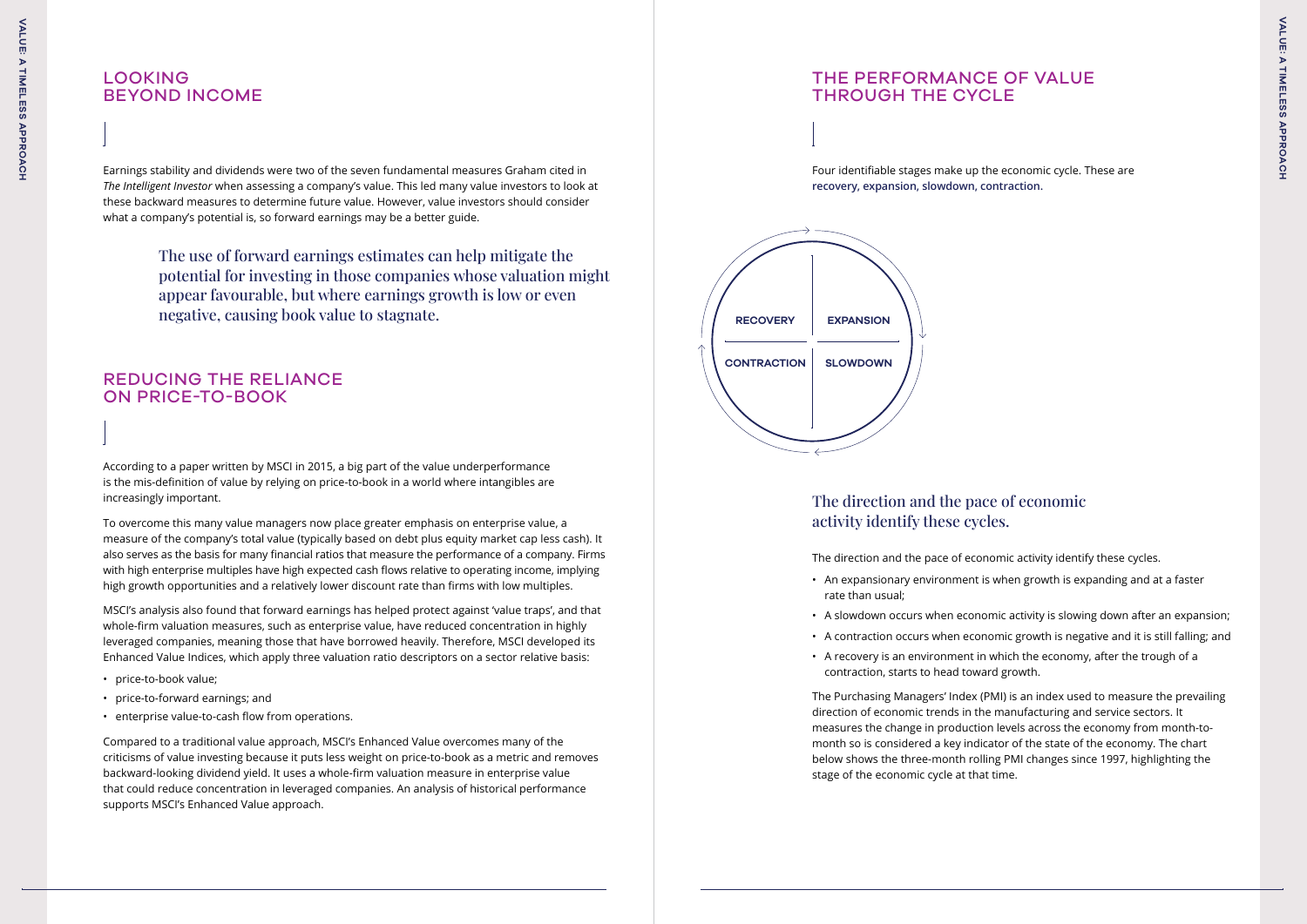#### **Table 1:** Total performance (% per annum) during different economic regimes

| <b>Period</b>   | Quality | Momentum  | Growth   | <b>Enhanced Value</b> | <b>Benchmark</b> |
|-----------------|---------|-----------|----------|-----------------------|------------------|
| Recovery        | 9.16%   | 5.07%     | 4.35%    | 13.72%                | 2.89%            |
| Expansion       | 14.75%  | 21.21%    | 17.69%   | 18.64%                | 15.84%           |
| Slowdown        | 5.25%   | 6.39%     | 2.10%    | 2.24%                 | 2.02%            |
| Contraction     | 5.07%   | $-7.30\%$ | $-2.80%$ | $-3.15%$              | $-2.36%$         |
| Since Inception | 9.40%   | 9.91%     | 7.75%    | 8.66%                 | 6.99%            |

Source: VanEck, Bloomberg. November 1998 to January 2022. Past performance is not a reliable indicator of future performance.

You can see from the above that value was among the top two returning factors during the recoveries and expansions, but it underperformed during contractions and slowdowns. Another way to look at this is performance relative to the index as shown in the chart below. You can see that value's relative underperformance during slowdowns and contractions dwarfs its strong relative performance during recoveries and expansions. This is important because expansionary environments are the most common environment occurring more than 40% of the time during period analysed.

#### **Table 2:** Performance differential (% per annum) compared to MSCI World ex Australia benchmark during different economic regimes

| Period      | Quality  | <b>Momentum</b> | Growth   | <b>Enhanced Value</b> |
|-------------|----------|-----------------|----------|-----------------------|
| Recovery    | 6.26%    | 2.17%           | 1.46%    | 10.82%                |
| Expansion   | $-1.10%$ | 5.37%           | 1.85%    | 2.80%                 |
| Slowdown    | 3.23%    | 4.37%           | 0.08%    | 0.22%                 |
| Contraction | 7.43%    | $-4.94%$        | $-0.44%$ | $-0.79%$              |
| Total       | 2.41%    | 2.92%           | 0.76%    | 1.67%                 |

Source: VanEck, Bloomberg. November 1998 to January 2022. Past performance is not a reliable indicator of future performance. Performance differential is calculated by subtracting the total return from the return of the benchmark.

Because the impact of rising inflation and rising rates is less for mature, value companies, those companies tend to perform better during recoveries and expansions. The reasons for this is that many investors calculate the value of companies using a net present value (NPV) model. This is important when valuing high-growth stocks, which have little or no earnings yet, so investors assess expected earnings. This means they discount projected earnings back to the present using a discount rate, typically the yield on 10-year US treasuries. Therefore, when this rate goes up, as it does during recoveries, valuations tend to go down.

In this type of environment, expensive stocks in areas like new-technology underperform value companies, which tend to be cyclicals such as financials and energy. The forward price-to-earnings (PE) multiples of the most expensive stocks therefore become inversely correlated with 10-year yields during rate hiking cycles. The reverse is true for value stocks during these periods.

Value outperformed over the long term, but as was observed in the decade following the GFC, value also had periods of underperformance. These tend to correlate to the economic cycle. The following table represents the returns of the value factor through the cycle compared to other MSCI factors.

Source: Morningstar Direct, as at 31 January 2022. Past performance is not a reliable indicator of future performance. The above graph is a comparison of the performance of MSCI World ex Australia Enhanced Value Top 250 Select Index (VLUE Index) and the parent index, based to 10,000 from the VLUE Index base date 30 November 1998. Results are calculated to the last business day of the month and assume immediate reinvestment of all dividends and exclude fees and costs

associated with investing in VLUE. You cannot invest in an index. VLUE's Index base date is calculated at 30 November 1998. VLUE Index performance prior to its launch on 15 February 2021 is simulated. The MSCI World ex Australia Index ("MSCI World ex Aus") is shown for comparison purposes as it is the widely recognised benchmark used to measure the performance

of developed market large- and mid-cap companies, weighted by market capitalisation. VLUE's index measures the performance of 250 international large- and midcap companies selected from the MSCI World ex Australia Index with high value scores relative to their peers at rebalance. Exclusions apply for weapons and tobacco. Consequently, VLUE's index has fewer companies and different country and industry allocations than MSCI World ex Aus. [Click here for more details.](https://www.vaneck.com.au/etf/equity/vlue/index)

**Chart 2:** Growth of 10,000: MSCI World ex Australia Enhanced Value Top 250 Select Index vs MSCI World ex Australia Index



Over that same period (1998 to current) the value factor, as represented by the MSCI World ex Australia Enhanced Value Top 250 Select Index, has outperformed the MSCI World ex Australia Index.